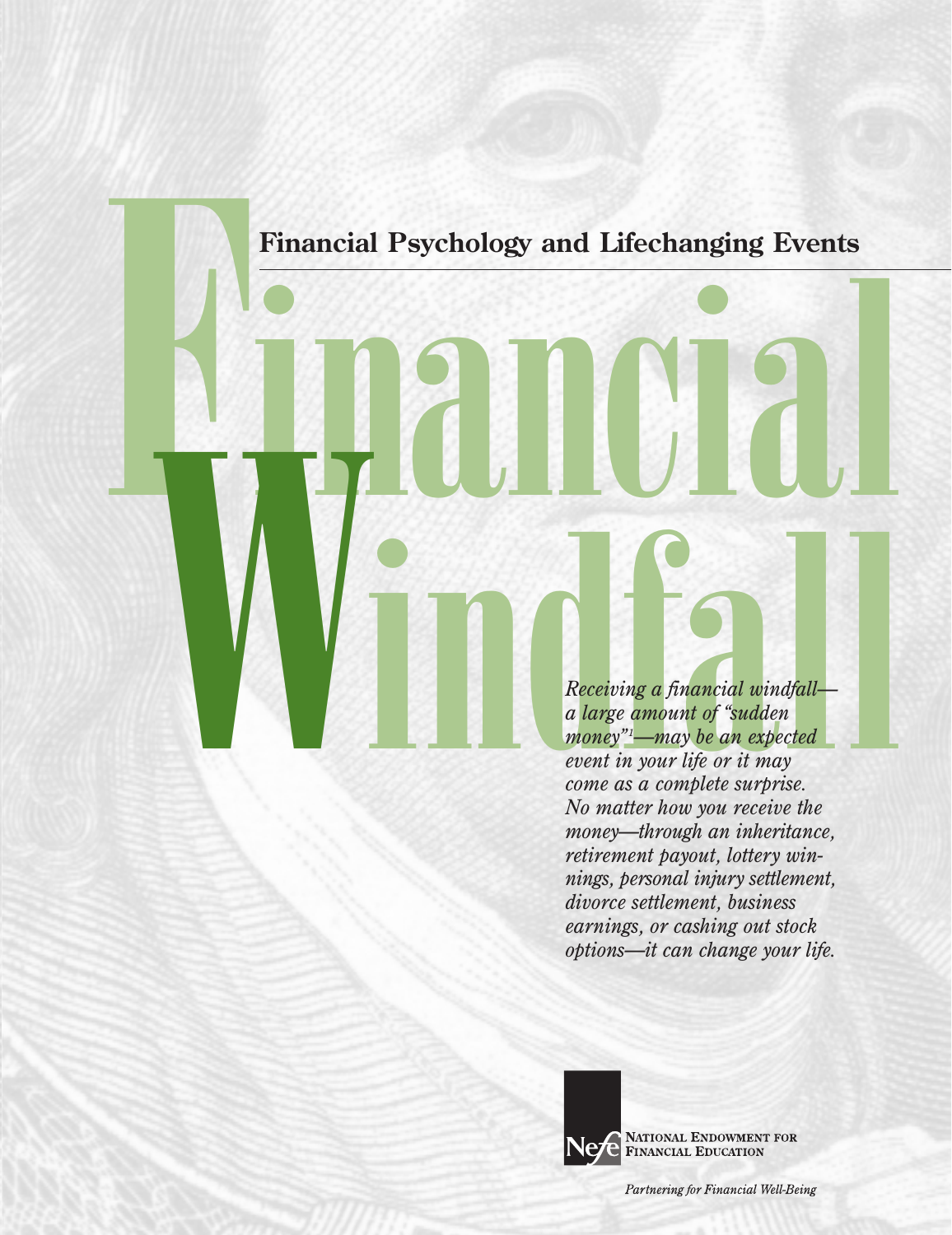**R**<br>*ecipients of financial windfalls are*<br>*logical impacts they experience from this sometimes surprised by the psychoevent. It may be paralyzing to suddenly have so much money and to realize you might not know how to manage it. It can be confusing trying to figure out how to deal with family and friends who suddenly want a loan or think you should go into business with them. If you have received a financial windfall due to an unexpected death—your spouse, parent, or child dies in an accident—you*

## **A R E T HERE D ANGERS** *to Making Impulsive Decisions?*

There can be. It is estimated that up to 70% of all people who suddenly receive large amounts of money will lose that money within a few years. Based on that statistic, one of the greatest dangers is impulse spending—making purchases based on a false belief that, no matter what you do, you will never have to worry about money again. Many people do not understand that spending a large portion of the money upfront can greatly decrease their ability to create a portfolio that will last a lifetime.

*may be dealing with intense personal grief at the same time that you receive enough money to never have to work again.* 

*Like any major lifechanging event, suddenly receiving a large amount of money may require a lengthy transition process as you learn to live with your new circumstances. This brochure was written by the National Endowment for Financial Education® (NEFE®) to help you develop an awareness of financial and psychological matters to consider upon receiving a large sum of money.* 

## **I F I ' M N O T H APPY** *With All This Money, Is Something Wrong?*

Nothing is wrong! In fact, a sudden influx of money often stirs up many emotions that can be conflicting. Many people report feeling that their life is out of control. Especially if you have received enough money to never have to work again, it can feel as if your life has changed forever. If the money was unexpected, you might feel shocked and numb. You may be dealing with feelings of grief and sadness if the money was received through an inheritance. Some experts say that the greatest predictor for success in handling this financial windfall is how well you can deal with the intense emotions that can be aroused by this event.

#### **Are There Any Decisions I Must Make Right Away?**

It is usually not necessary to make many decisions immediately. So, allow yourself time to adjust to your new situation.

- You may find it beneficial to decide how much you will need to live for the next six to 12 months and keep that money separate from the rest of your windfall.
- You can put your money in a temporary and safe account—a certificate of deposit or money market mutual fund insured by the FDIC will provide a safe and relatively liquid place for your money.
- You may need to get tax advice so that you can determine if there are any immediate actions you must take because of tax repercussions.

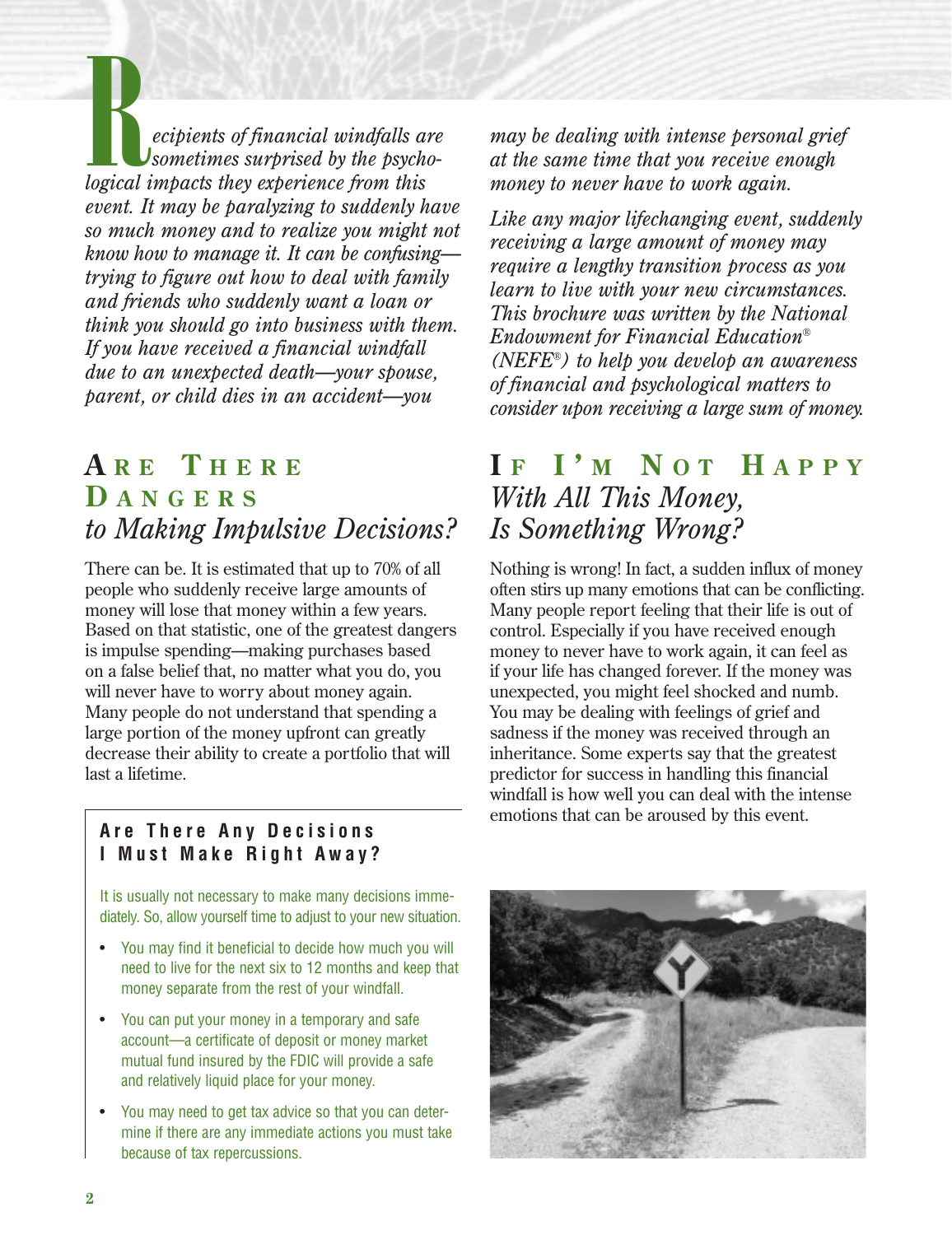

## **H O W L ONG** *Will It Take Before I Feel Comfortable?*

The timeframe depends on you and your particular situation. The source of your financial windfall can be a factor in determining the length of time needed to adjust to this change in your finances. For example, if you have received this windfall because of an expected retirement payout, your adjustment period may be shorter and smoother than someone who received \$1 million because their spouse died in a car accident. Or, if your inheritance from a parent's death resulted in acrimonious family squabbles, you may be dealing with feelings of resentment and anger in addition to grieving a lost loved one.

While experts traditionally suggest that it can take six to 12 months to adjust to a financial windfall, this timeframe will vary depending on your particular situation and emotional response. In some situations, it could be two to five years before you get comfortable with your new financial situation. It's important to remember that it can be very difficult to dream about future opportunities if you are also dealing with intense emotions about your windfall. So, be kind to yourself and give yourself time to work through the emotions first.

#### **Typical Responses to Financial Windfalls**

A wide range of responses can accompany a financial windfall. Persons who have experienced financial windfalls have shared that they've experienced some or many of the following emotions as they adjusted to their new circumstances.

| Elation                                                 | Grief                      |
|---------------------------------------------------------|----------------------------|
| Fear of loss of money                                   | <b>Distrust</b>            |
| Fear of a change in                                     | <b>Numbness</b>            |
| relationships with others                               | <b>Isolation</b>           |
| Anxiety                                                 | Feelings of unworthiness   |
| <b>Paralysis</b>                                        | Resentment                 |
| Inability to see the money<br>as a gift or an advantage | Lack of confidence         |
| Not knowing what to                                     | Guilt                      |
| do with the money                                       | Desire to give it all away |
| Depression                                              | Intimidation               |
| <b>Resistance</b>                                       | Lack of identify           |
| Anger                                                   | Sense of loss              |
|                                                         |                            |

## **H O W D O I F IND** *Good Financial Advice?*

If you already have a trusted financial advisor, you will likely turn to that person for help through this period of transition. However, you may need to evaluate your current advisor's ability to manage a financial windfall (see sidebar on "What Questions Should I Ask When Looking for a Financial Advisor?").

If you don't have a financial advisor, you will probably want to find one. The financial advisor may become part of a support team of professionals that you may need to assist you with legal, tax, and related issues. Two methods for finding qualified financial counselors are (1) asking trusted friends or professionals, such as lawyers and accountants, for references, and (2) getting references from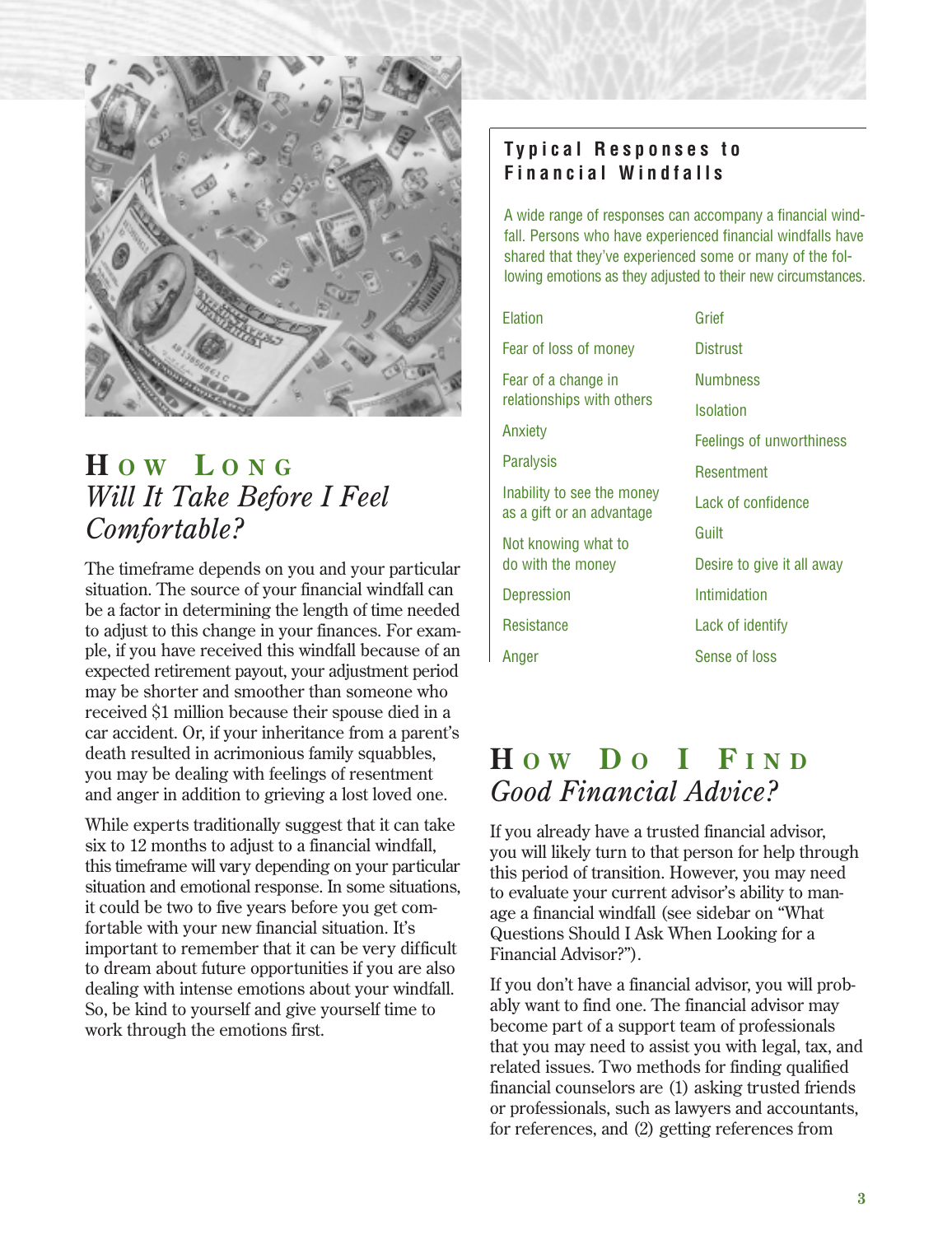professional associations, such as the Financial Planning Association, the National Association of Personal Financial Advisors, or the American Institute of Certified Public Accountants.

Even with a recommendation from a trusted personal friend or professional, you must do your homework. An in-person interview with the financial advisor is the best way to decide your comfort level with the person and learn answers to questions such as how the advisor earns money (commission or fee-based) or what qualifications the advisor has. You will also want to ask for references from professionals and clients with whom the financial advisor works.

After interviewing the financial advisor, it's important to note how you feel. Do you feel comfortable and trusting of this advisor? Did the financial advisor answer your questions satisfactorily? If you felt intimidated when you asked questions, that may be a signal that a financial advisor is not right for you. Remember, this person is going to be working for you so it's important that you feel comfortable with whomever you choose.

#### **What Questions Should I Ask When Looking for a Financial Advisor?**

- Can you describe your typical client?
- Do you specialize in types of clients, level of income, or types of services?
- Do you prepare written plans? How extensive are they?
- What would be the general approach you would take to address my particular needs?
- Have you ever been disciplined by a regulatory agency?
- What do you expect from me in our relationship?
- What is your investment style or philosophy?
- How are you paid? (Commissions? Fee-based? Combination?)

### **W HAT** *Should I Be Cautious About?*

If you see yourself in any of the cautionary statements below, take a moment to consider how you might avoid the problems that could result.

- Be careful about impulse spending—spending based on an emotional response to receiving a financial windfall. Impulse spending accounts for a large portion of the people who lose their financial windfall instead of managing the money to create wealth in their lives. Some people find it helpful to make a wish list of all the things they would like to buy. Write down everything you've always wanted—a new house or car, a lavish vacation, spending money on friends and family—whatever it is that comes to mind. Then take your wish list and put it away for 30 days. The 30-day period allows you to take a more reasoned approach to how you will spend your money.
- Watch out for people who may be trying to exploit you or take advantage of your new wealth. It's important to recognize that you can be a target for all kinds of financial schemes.
- When you are ready to deal with your financial windfall, take small steps so that making a mistake will be a good learning experience. If you make changes slowly, you are more likely to be able to recover from mistakes.

### **M OVING** *Into the Future*

The first six to 12 months after receiving a financial windfall may be a difficult time of adjustment. Depending on the source and circumstances of your sudden money, you may experience a range of conflicting and confusing emotions. But by following a few simple strategies—resisting the pressure to make decisions until you're ready to do so, utilizing your time to assemble a support team and learn about handling the additional money, setting limits with family and friends, defining your goals and purpose in life, and creating a long-term plan for your money—you can create a financial lifestyle that is most appropriate for you.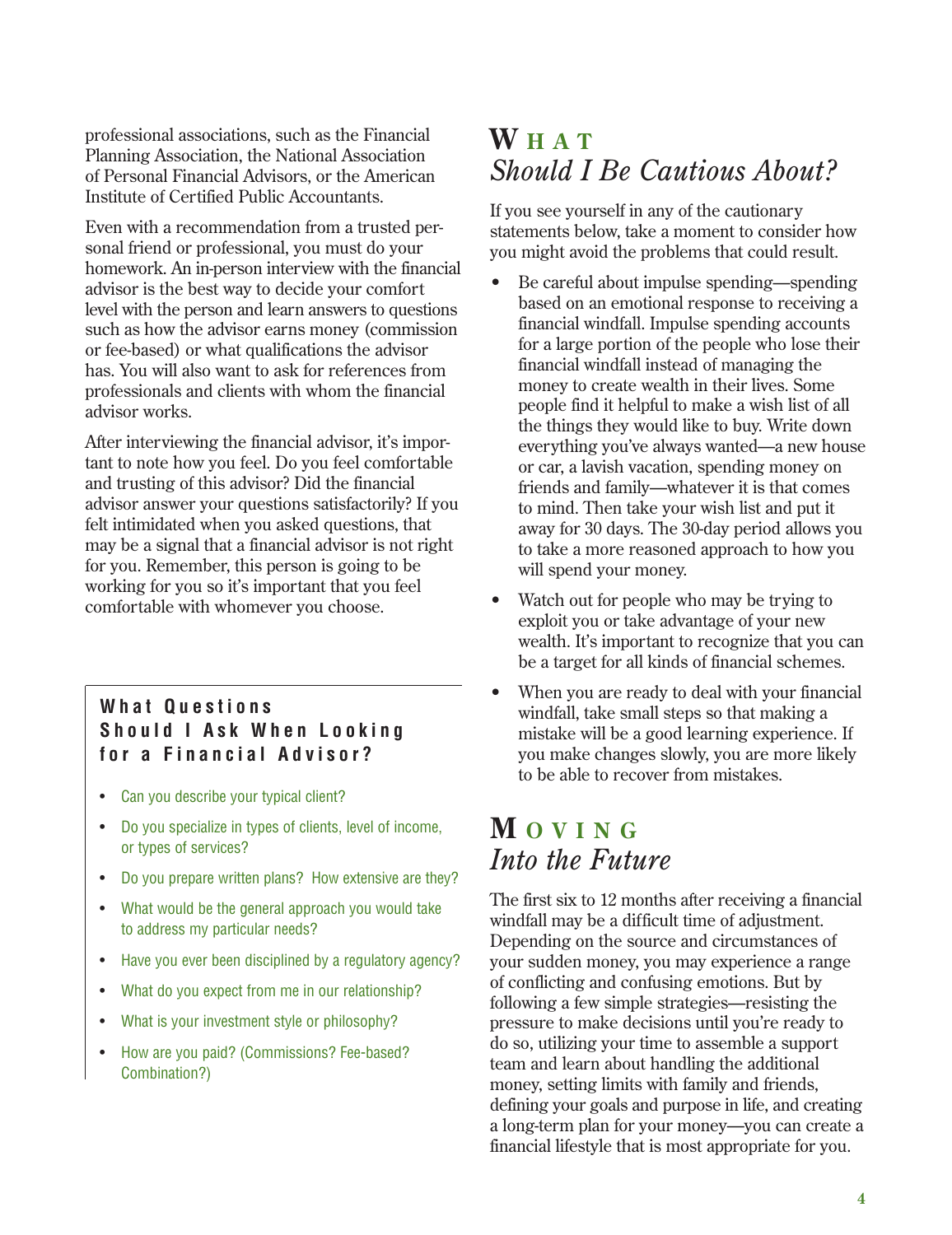#### **10 Actions You Can Take to Help Yourself Adjust**

- 1. Give yourself as much time as possible before making major decisions about your money or your life. For example, it is probably a good idea to postpone decisions about selling property or changing careers.
- 2. Consider working through emotional issues with a counselor skilled in the emotional aspects of financial windfalls.
- 3. Honor your own coping mechanisms. People have different ways to deal with events such as this. In general, it is often helpful not to isolate yourself. However, you may also need time alone to process this lifechanging event. Going to a concert, hiking in the woods, participating with your religious community, or talking quietly with a friend may be helpful activities for you.
- 4. Educate yourself. Read books on sudden wealth. Visit Web sites, such as the ones listed in the Resources section of this brochure. Talk with your advisors. The more you learn about how to manage your money, the better the position you will be in to preserve and nurture your wealth.
- 5. You may decide to create a team of advisors whom you respect. This will often consist of professionals such as a financial planner, an accountant, and an estate-planning attorney.

# **R ESOURCES**

#### **Books**

al planner, an accountant, and an<br>ttorney.<br> **CES**<br>
windfall. John Wiley & Sons, Inc., Bradley, Susan with Martin, Mary, Ph.D. *Sudden Money: Managing a Financial Windfall*. John Wiley & Sons, Inc., New York, 2000.

#### **Organizations and Web Sites**

American Institute of Certified Public Accountants. 1211 Avenue of the Americas, New York, NY 10036, (888) 999-9256; www.aicpa.org.

Financial Planning Association. Offices in Atlanta, Denver, and Washington D.C. provide names of members based on location, (800) 282-7526; www.fpanet.org.

More Than Money. P.O. Box 1094, Arlington, MA 02474-8403, (877) 648-0776; www.morethanmoney.org.

National Association of Family Wealth Counselors. P.O. Box 298, Morgantown, IN 46160, (888) 597-6575; www.nafwc.org.

- 6. Consider taking a workshop or attending a retreat for people who are dealing with financial windfalls.
- 7. For some people, helping others can provide a sense of meaning and purpose to your life. Explore charity or philanthropic opportunities that suit your values and beliefs.
- 8. Be aware that news of your financial windfall may evoke some unexpected reactions from family and friends. You may need to develop responses that give you time to think about what your answer will be. As an example, if someone asks you for money, to enter into a business venture, or to make an investment, you may need to say, "Let me think about that and get back to you," or "I'll call you in a few days to discuss this with you."
- 9. Think of the people you would like to help—siblings, parents, children, spouse, friends, organizations, etc. and consider your options for helping these people.
- 10.Some people find that a structured routine helps them when adjusting to a lifechanging event. Consider setting up a schedule or routine that is comfortable for you. Examples of activities are volunteering, taking a class in a subject you enjoy, learning to play a musical instrument, or developing a regular fitness program.

rtin, Mary, Ph.D. Sudden Money: Domini, Amy with Pearne, Dennis and Rich, Sharon. *The Vindfall.* John Wiley & Sons, Inc., Challenges of Wealth. Dow Jones-Irwin, Homewood, IL, 1987.<br>
Eb Sites Domini, Amy with Pearne, Dennis and Rich, Sharon. *The Challenges of Wealth.* Dow Jones-Irwin, Homewood, IL, 1987.

National Association of Personal Financial Advisors. 355 West Dundee Road, Suite 200, Buffalo Grove, IL 60089, (888) 333-6659; www.napfa.org.

National Endowment for Financial Education. 5299 DTC Boulevard, Suite 1300, Greenwood Village, CO 80111, (303) 741-6333; www.nefe.org.

Resource Generation. P.O. Box 400336, North Cambridge, MA 02140, (617) 441-5567; www.resourcegeneration.org.

Sudden Money Institute. 141 Green Point Circle, Palm Beach Gardens, FL 33418, (888) 838-9446; www.suddenmoney.com.

<sup>1</sup> "Sudden Money<sup>TM"</sup>—a term coined by Susan Bradley, CFP, in *Sudden Money*: *Managing a Financial Windfall*, John Wiley & Sons, Inc., NY, 2000.